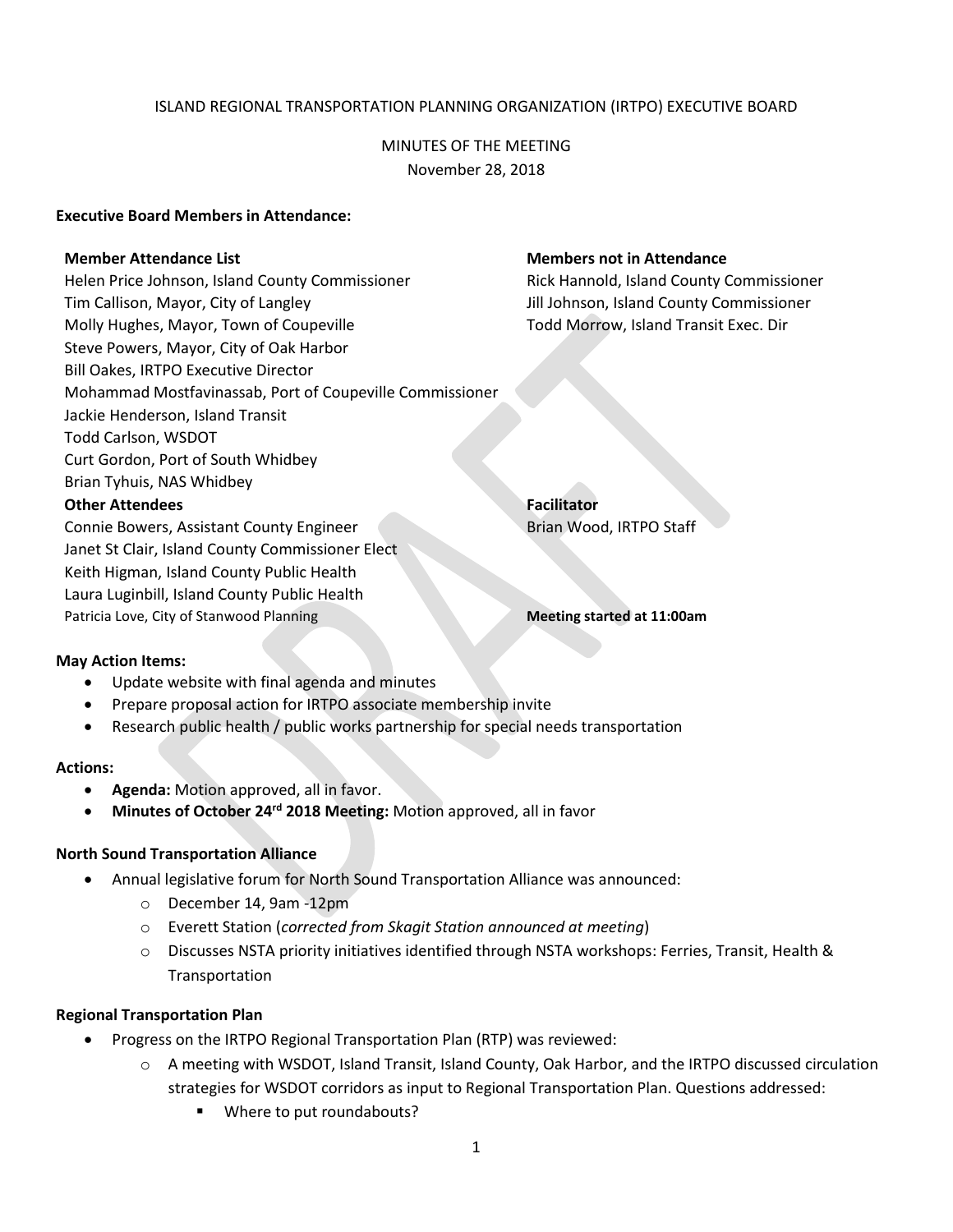- Should there be more turn pockets?
- Restricted turns?
- $\circ$  The meeting did not identify specific improvement types or locations, but helped show the need for additional discussion. New information was presented:
	- Shoulders for SR 20 at Deception Pass in Parks ROW (Discover Pass?)
	- SR 532 from Camano to I-5 under Mt. Baker Region administration
- o It was noted for the Board that the RTP needs to coordinate between IRTPO, Parks and WSDOT for strategic planning targets at Deception Pass and between IRTPO, WSDOT and the City of Stanwood for targets involving SR 532. The new information indicated the need to extend the RTP development window for additional coordination to take place.
- $\circ$  For the TAC meeting, an expanded invite added additional Stakeholders. Attendees interacted with a huge Island Region map to identify areas of concern and opportunities. The following were noted for the Board:
	- Many new or expanded economic, land use and funding considerations and regional opportunities were identified through that brainstorm effort
	- Meeting input was summarized in TAC minutes, which will be merged with the current strategic opportunities matrix.
	- A second meeting is targeted to take place on Camano side

# **Washington State Transportation Commission (WSTC) Visit**

- The outcome of the WSTC visit was reviewed for members who were not in attendance:
	- $\circ$  WSTC members attended a 4 hour tour highlighting a variety of transportation issues, opportunities, and successes on Whidbey. Mayor Callison, Jay Drye and Brian Wood attended to provide background on the sites. The tour benefited from Island Transit's comfortable bus, our driver, Mike's, operational skill and coordination by Nick Pinch.
	- $\circ$  A tour of Nichol's Bros was a highlight. The site was chosen given its status as a critical boat building asset to support the Washington State Ferries long range plan. It was noted for the Board that a similar tour for IRTPO members would be valuable.
	- $\circ$  IRTPO members, staff, NSTA, WSDOT, WSF, NAS Whidbey and other community interest leaders gave a full day of informative presentations to the WSTC and Secretary of Transportation.
	- o Overall, the messages were positive, but also highlighted our regional challenges and opportunities.
	- $\circ$  Attendees provided a networking opportunity for our RTP Consultant, Thera Black, and served as a transportation 101 course for those who were able to attend the full meeting including our Mayors and out Economic Development Council and tourism coordinators.
	- $\circ$  The differences between the two islands and the challenges that a lack of connection induces, were strongly highlighted.
	- o Ferries Director Amy Scarton spoke to the need for WSF to look at partnerships to address terminal parking and specifically called out Port of South Whidbey's/Tulalip Tribe's project in Mukilteo. This is the first time we are publicly hearing such specificity.
	- o Secretary Millar informed our region that the Volkswagen Settlement has provided an avenue for funding of electric vehicle charging infrastructure, addressing a gap that was not covered by federal funding.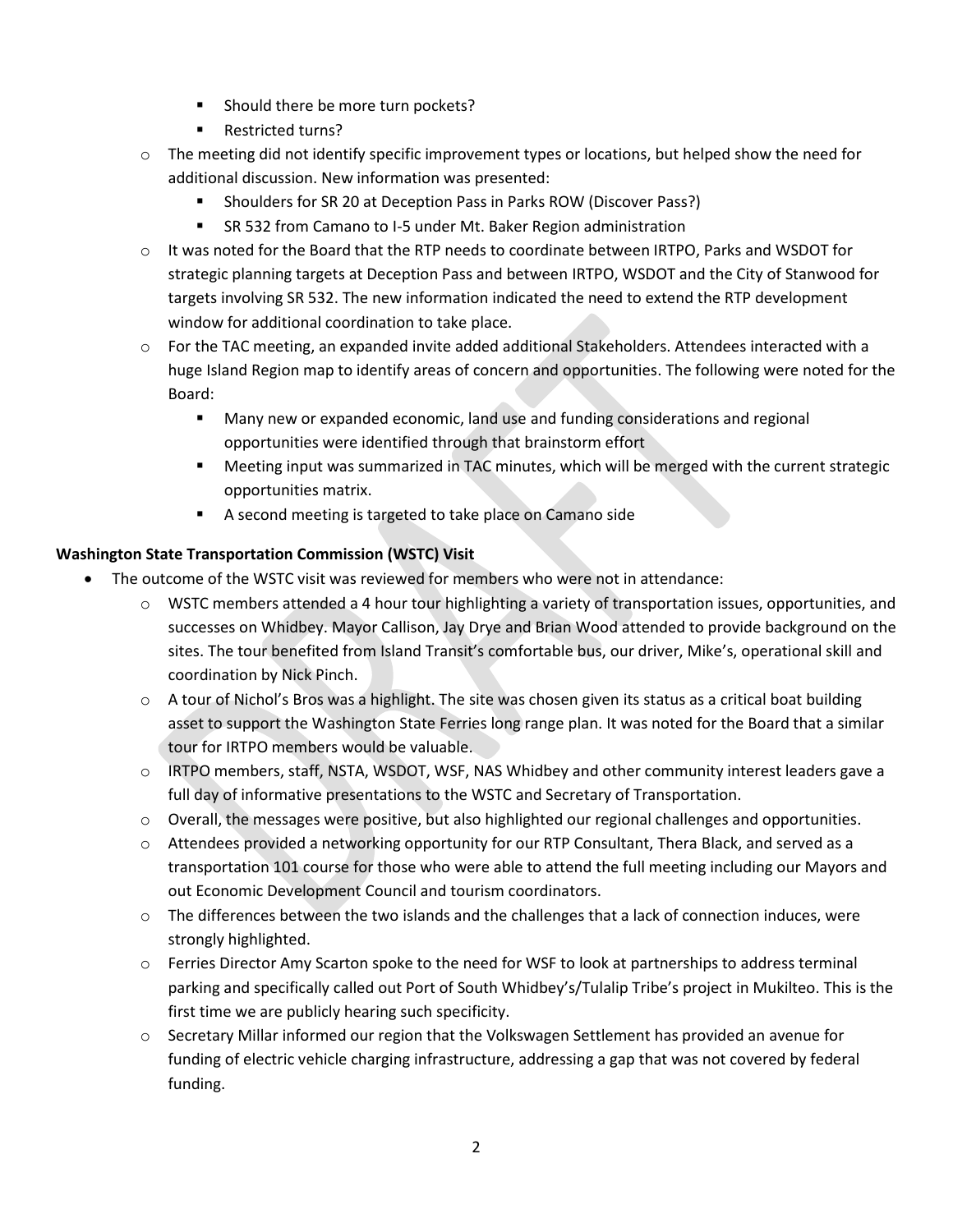- $\circ$  Although the WSTC visit was not optimally timed and required significant staff and stakeholder effort to make it happen, however that effort identified additional information for our RTP, uncovered new potential partnerships, and invested our stakeholders in Regional Planning so in the end there was much that was gained from the endeavor.
- $\circ$  The Commissioners gave us high praise for our tour and presentations, noting in particular the strong cooperative spirit among our regional partners.

# **HSTP/TEC -- IRTPO / Public Health Coordination**

- The Board heard a proposal for a potential partnership between Island County Public Health and Public Works to better address special needs transportation. It was noted that overlap exists between the work efforts of the IRTPO and Health Department's Assessment and Communities Program. Both agencies produce a plan that addresses transportation needs for vulnerable populations:
	- o IRTPO: Human Services Transportation Plan
	- o Assessment & Communities: Community Health Improvement Plan
- It was noted that the IRTPO has an extensive and diverse set of duties under RCW 47.80, but strong ambitions for addressing the transportation needs of vulnerable populations. Despite innovative strategies such as establishing a standing Transportation Equity Committee (TEC), capacity rather than funding presents a barrier to efficient planning and implementation. Board members were reminded of prior TEC committee and Board discussions that noted:
	- o Human Services Transportation Plans have generally been focused on satisfying the requirements of the Consolidated Grant Program. However, they could do more than that, especially given the effort put into its development:
		- Provide a community resource for understanding issues and where to look for more information
		- **Hold project ideas that fit both under consolidated grants and other funding sources.**
		- Identify planning work items such as targeted workshops and outreach efforts to cover gaps in current plans—essentially implementation, beyond consolidated grant scoring.
- Assessment and Communities Program Director, Laura Luginbill sees a potential opportunity to share funding and staffing to address common goals. WSTC member, Hester Serebrin, is very interested in such a model, which also aligns with recommendations from the North Sound Transportation Alliance's 2017 Health & Transportation workshop.
- Current discussion do not envision a full position, but noted that a staff person charged with addressing special transportation needs could:
	- o Facilitate meetings of the TEC (on Whidbey & Camano)
	- o Maintain the TEN
	- $\circ$  Be the point of contact and information disseminator for special needs transportation concerns
	- o Participate in NSTA Health & Transportation efforts
	- o Participate in newly formed North Counties Transportation Coalition
	- $\circ$  Attend (or speak at) community meetings (Opportunity Council for example) where the focus is on transportation
	- $\circ$  Work with mobility coordination staff at key transit providers to stay abreast of developments affecting vulnerable populations
	- o Act as a grant liaison/coordinator/resource for non-profits
	- $\circ$  Implement plan initiatives (such as outreach to non-English speaking populations)